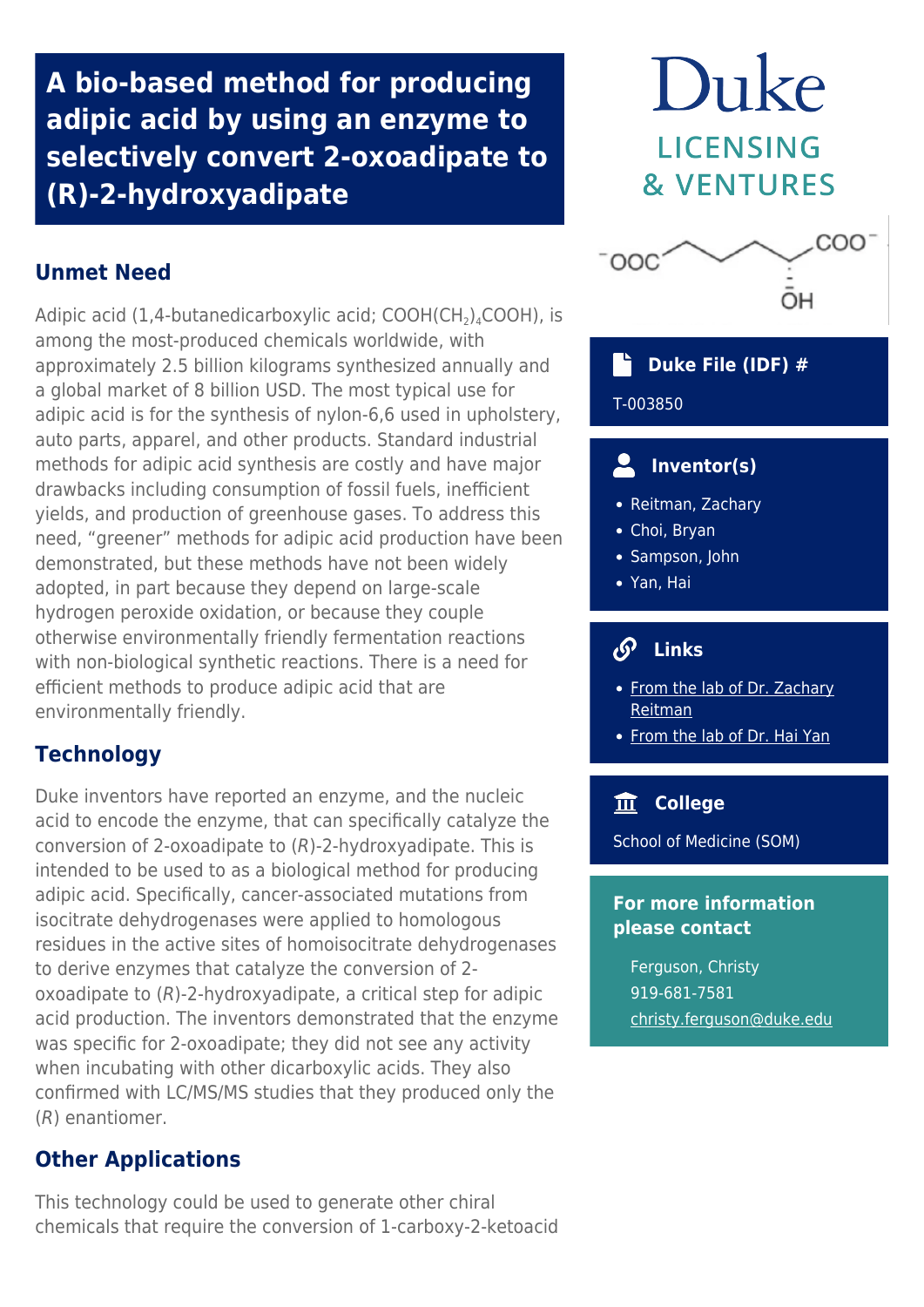to 1-carboxy-(R)-2-hydroxyacid, or the reverse reaction.

### **Advantages**

- Could enable a less expensive bio-based method for producing adipic acid with fewer environmental impacts than current method
- Completely specific for 1-carboxy-2-ketoacid substrate and generating the (R) enantiomer product
- Can be used to catalyze the generation of other industrial chiral chemicals

### **Publications**

- [Enzyme Redesign Guided by Cancer-Derived IDH1](https://www.ncbi.nlm.nih.gov/pmc/articles/PMC3487689/) [Mutations \(Nat Chem Biol, 2013\)](https://www.ncbi.nlm.nih.gov/pmc/articles/PMC3487689/)
- [Issued US Patent 8,691,960](https://patents.google.com/patent/US8691960B2/en?oq=8%2c691%2c960)

### **Patents**

Patent Number: 8,691,960 Title: NOVEL OXIDOREDUCTASES FOR ENANTIOSELECTIVE REACTIONS Country: United States of America

Patent Number: 8,691,960 Title: NOVEL OXIDOREDUCTASES FOR ENANTIOSELECTIVE REACTIONS Country: United States of America

Patent Number: ZL2013 8 0019231.0 Title: NOVEL OXIDOREDUCTASES FOR ENANTIOSELECTIVE REACTIONS Country: China

Patent Number: ZL2013 8 0019231.0 Title: NOVEL OXIDOREDUCTASES FOR ENANTIOSELECTIVE REACTIONS Country: China

Patent Number: 2820141 Title: NOVEL OXIDOREDUCTASES FOR ENANTIOSELECTIVE REACTIONS Country: France

Patent Number: 2820141 Title: NOVEL OXIDOREDUCTASES FOR ENANTIOSELECTIVE REACTIONS